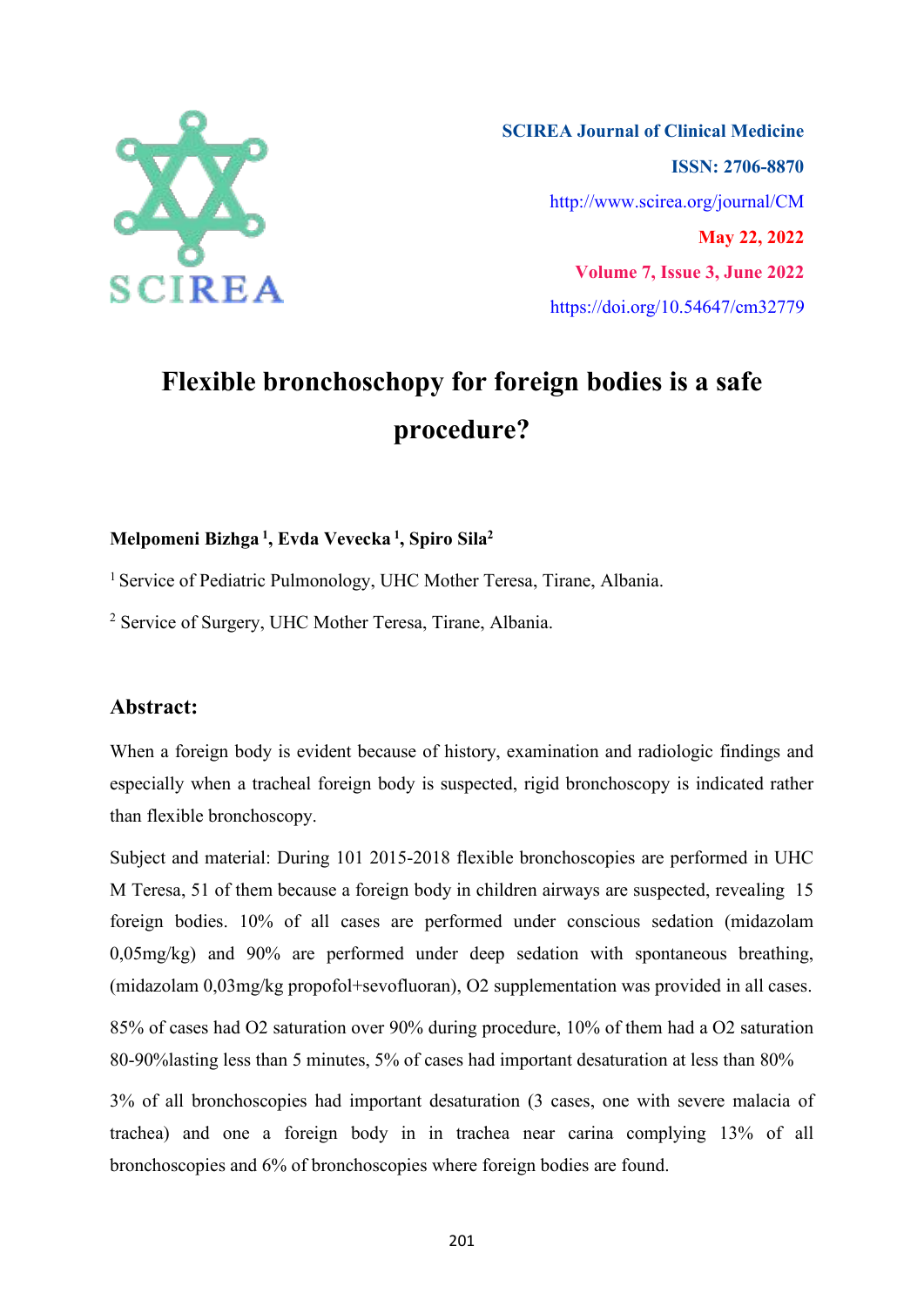Isolated and important desaturations in children are found to  $1.1\%$  and  $1.8\%$ in other studies about FBS in children (1). There is no data for complications related to desaturation in cases of foreign bodies.

Conclusion: FBS in children is a safe procedure even when a foreign body is suspected. Isolated and important desaturations were transient and none arrest during procedure was happen.

Preoperative assessment should determine where aspirated foreign body is lodged, what was aspirated and when aspiration occurred (2)

**Keywords:** bronchoscopy, children, hypoxia

# **Background**

Complications in FBS are physiological, mechanical, infectious, from anesthesia , post BAL infections.

Complications in FBS in foreign bodies are physiological (partial or total obstruction of the airways by the bronchoscope, depression of the drive by sedation, laryngospasm and bronchospasm (inadequate topical anesthesia, reactive airways disease)(3)

Anesthetic complications are from overdose, inadequate monitoring and inappropriate sedation.

Mechanical and bacteriological complications are minor.

#### **Population**

Diagnostic procedures 101. 98 children underwent to flexible bronchoscopies.

Mean age of all children who underwent to FBS-38 months

Mean age of children who underwent to FBS as a suspect FB -19 months

Mean age of confirmed FB through FBS -26months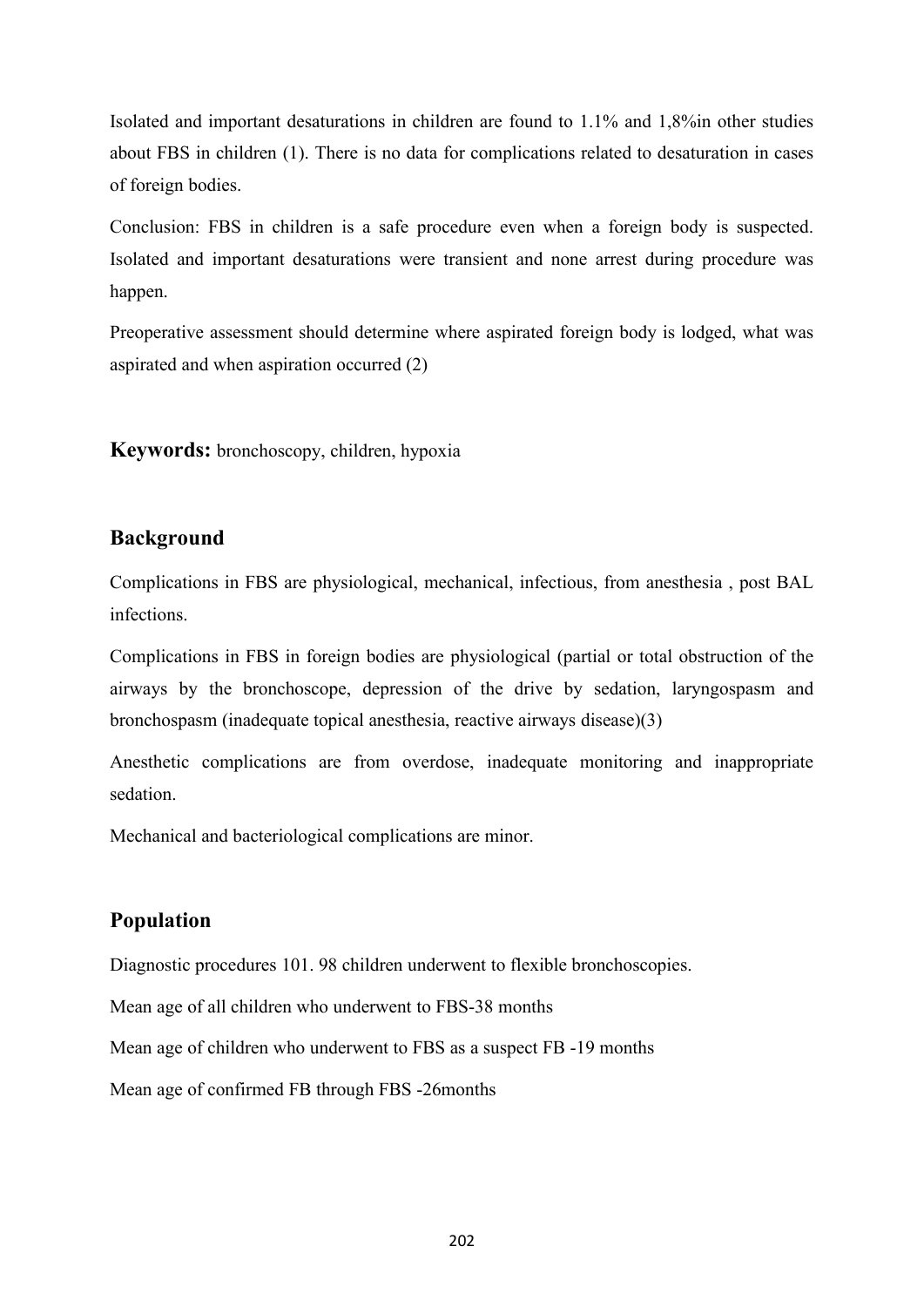# **Type of Sedation**

As for conscious sedation was used midazolam 0,05mg/kg, for deep sedation with spontaneous breathing, (midazolam 0,03mg/kg propofol+sevofluoran)

10% of procedures were performed under in conscious sedation and 90% under deep sedation Supplementary oxygen 100%, was delivered to all cases. Facial mask 90% (under deep sedation) were used,nasal prongs 10%(conscious sedation).

# **Minor complications**

Epistaxis, moderate and transient episodes of desaturation, transient laryngospasm moderate cough and nausea.

# **Major complications**

All events that affected the procedure and required vigourous intervention, termination of procedure in particular.

Decrease of SPO2 it to below 80%, associated or not to laryngospasm, bronchospasm, coughing.

# **Results:**

Hypoxia was the the major concern during the procedure

On the tables below we have shown distribution depending the type of sedation, purpose of procedure (suspicion of a foreign body or other purposis) of hypoxia and the grade.

| Total<br>bronchoscopies | Bronchoscopies<br>Topic anesthesia | Bronchoscopies<br>General<br>anesthesia | of<br>Total<br>bronchoscopies | Total<br>of<br>bronchoscopies for<br>foreign bodies | of<br>Total<br>brochoscopies for<br>nonforeign<br>bodies suspected |
|-------------------------|------------------------------------|-----------------------------------------|-------------------------------|-----------------------------------------------------|--------------------------------------------------------------------|
|                         |                                    |                                         |                               | 51 (BFBS)                                           | 50<br>(BNFB)                                                       |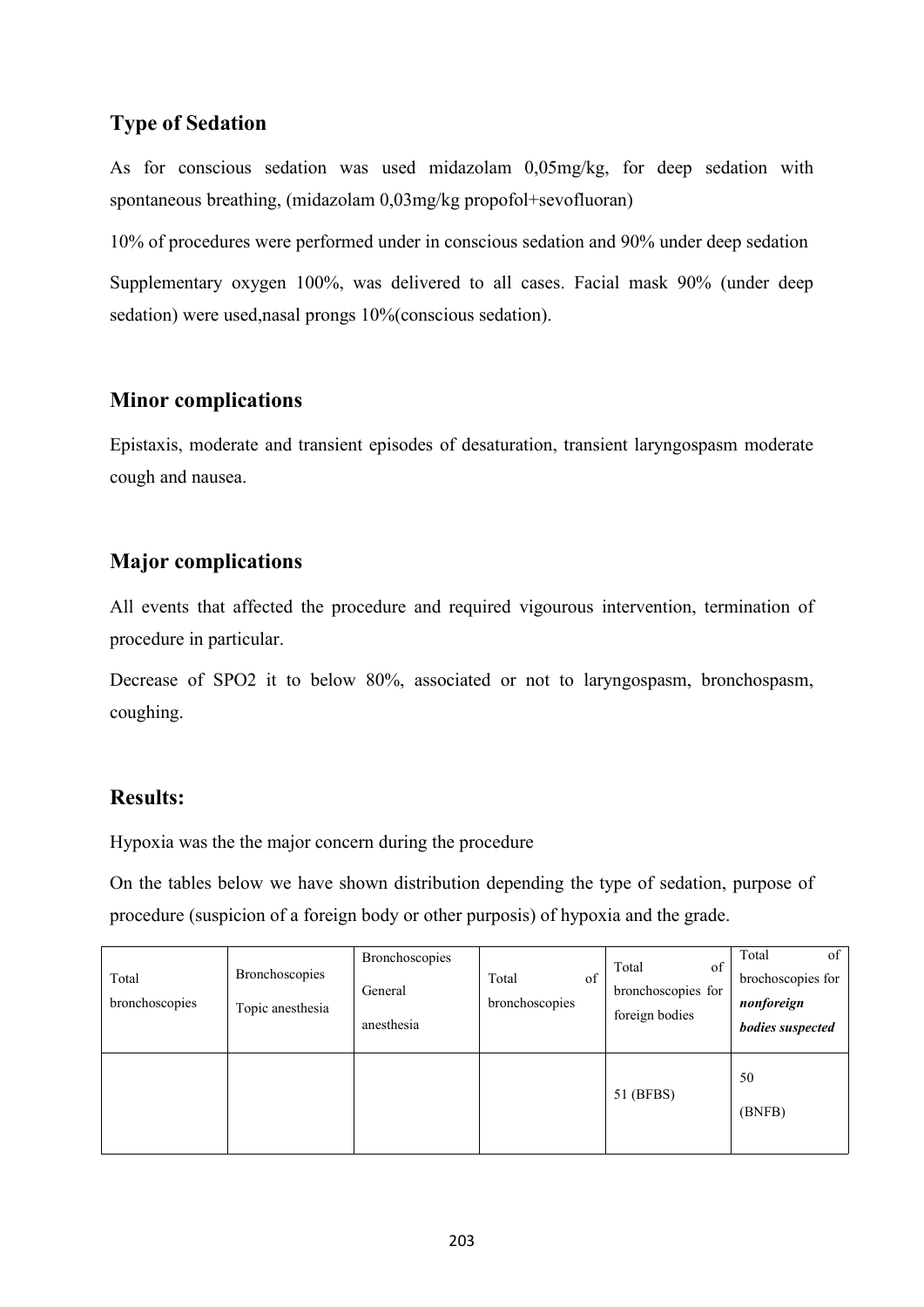| Nr BR saturation<br>over 90%            | 8                | 75             | 83           | 47           | 46           |
|-----------------------------------------|------------------|----------------|--------------|--------------|--------------|
| Nr BR saturation<br>80%-90%             | $\overline{2}$   | 10             | 12           | 8            | 4            |
| Nr bronchoscopies<br>Sat O2 $\leq 80\%$ | $\mathbf{0}$     | $\overline{4}$ | 4            | $\mathbf{1}$ | 3            |
| Isolated desat                          |                  | 3              | 4            | 1            | -1           |
| Laryngospasm                            | $\boldsymbol{0}$ | $\overline{0}$ | $\mathbf{0}$ | $\mathbf{0}$ | $\mathbf{0}$ |
| Bronchospasm                            | $\boldsymbol{0}$ | $\overline{4}$ | $\mathbf{0}$ | $\mathbf{0}$ | 4            |

| 51 patients of having FBS for suspected foreign body in airways(BFBS) |                |
|-----------------------------------------------------------------------|----------------|
|                                                                       |                |
| (receiving supplementation of O2)                                     |                |
|                                                                       |                |
|                                                                       |                |
|                                                                       |                |
| patients non FB/susp FB                                               | 36             |
| Desat 80 90%                                                          | 5              |
|                                                                       |                |
| 15 patient with confirmed foreign body in airways through FBS         |                |
|                                                                       |                |
| No desat                                                              | 12             |
|                                                                       |                |
| Desaturation                                                          | 3              |
|                                                                       |                |
| 80-90% more than 1 min less than 2 min                                | $\overline{2}$ |
|                                                                       |                |
| $<80\%$ more than 1 min                                               | 1              |
|                                                                       |                |

| 50 patients having FBS for other indications (despite Foreign body suspicion) BNFB |    |
|------------------------------------------------------------------------------------|----|
| No desaturation                                                                    | 46 |
| Desaturation                                                                       | 4  |
| Desaturation<br>$80 - 90\%$                                                        |    |
| $\leq 80\%$ for more than 1 min<br>Desaturation                                    | 2  |